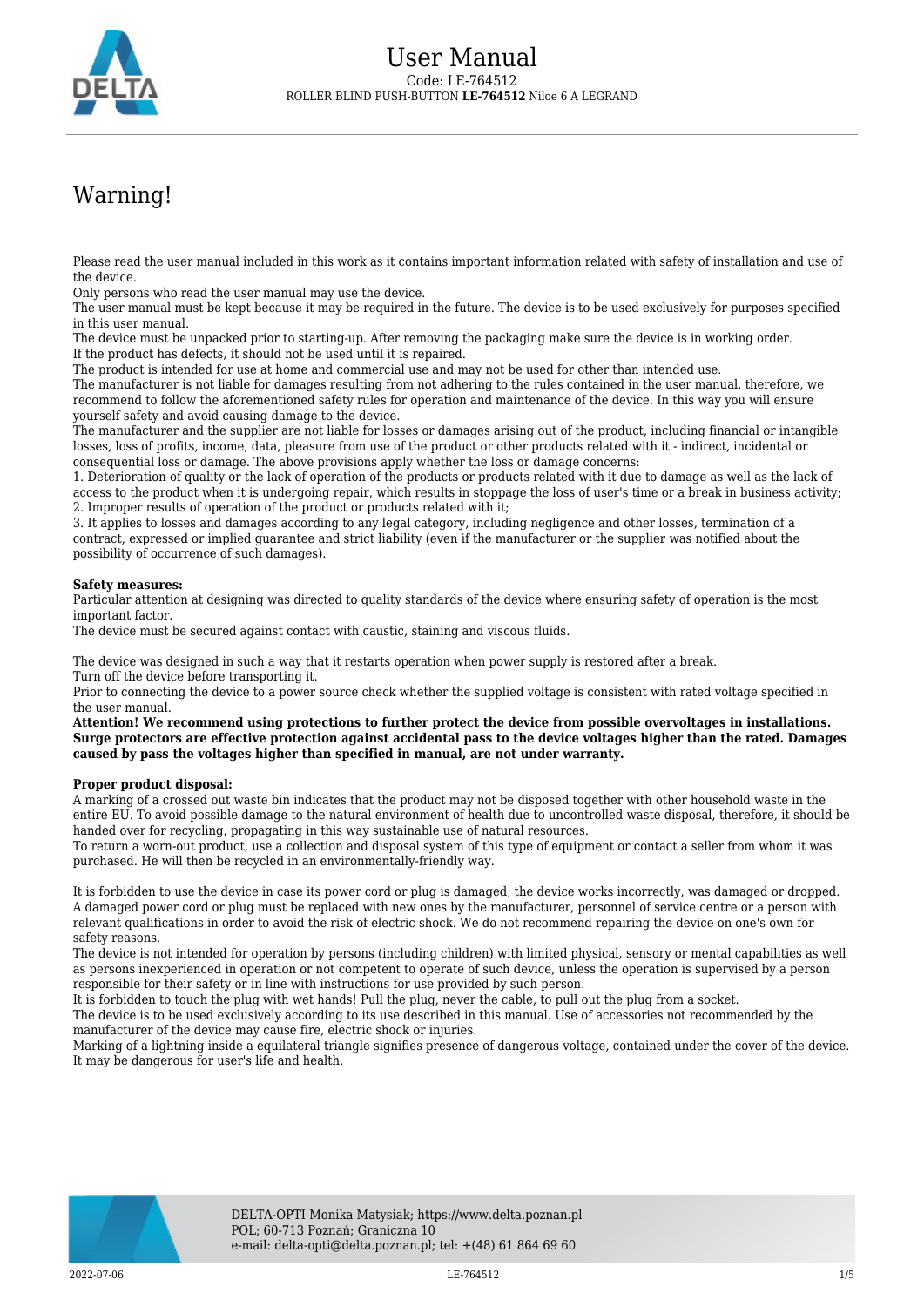



| Device type:          | Roller blind push-button                                      |
|-----------------------|---------------------------------------------------------------|
| Rated voltage:        | 230 V AC, 50/60 Hz                                            |
| Rated current:        | 6 A                                                           |
| Connectors type:      | screw terminals                                               |
| Application:          | Niloe product series                                          |
| Assembly:             | Claw or screw mounting                                        |
| Housing:              | Plastic                                                       |
| Main features:        | The switch allows to direct control of the roller blind motor |
| Color:                | White                                                         |
| Weight:               | $0.058$ kg                                                    |
| Dimensions:           | 76 x 76 x 40 mm                                               |
| Manufacturer / Brand: | <b>LEGRAND</b>                                                |
| Guarantee:            | 2 years                                                       |

Front view:

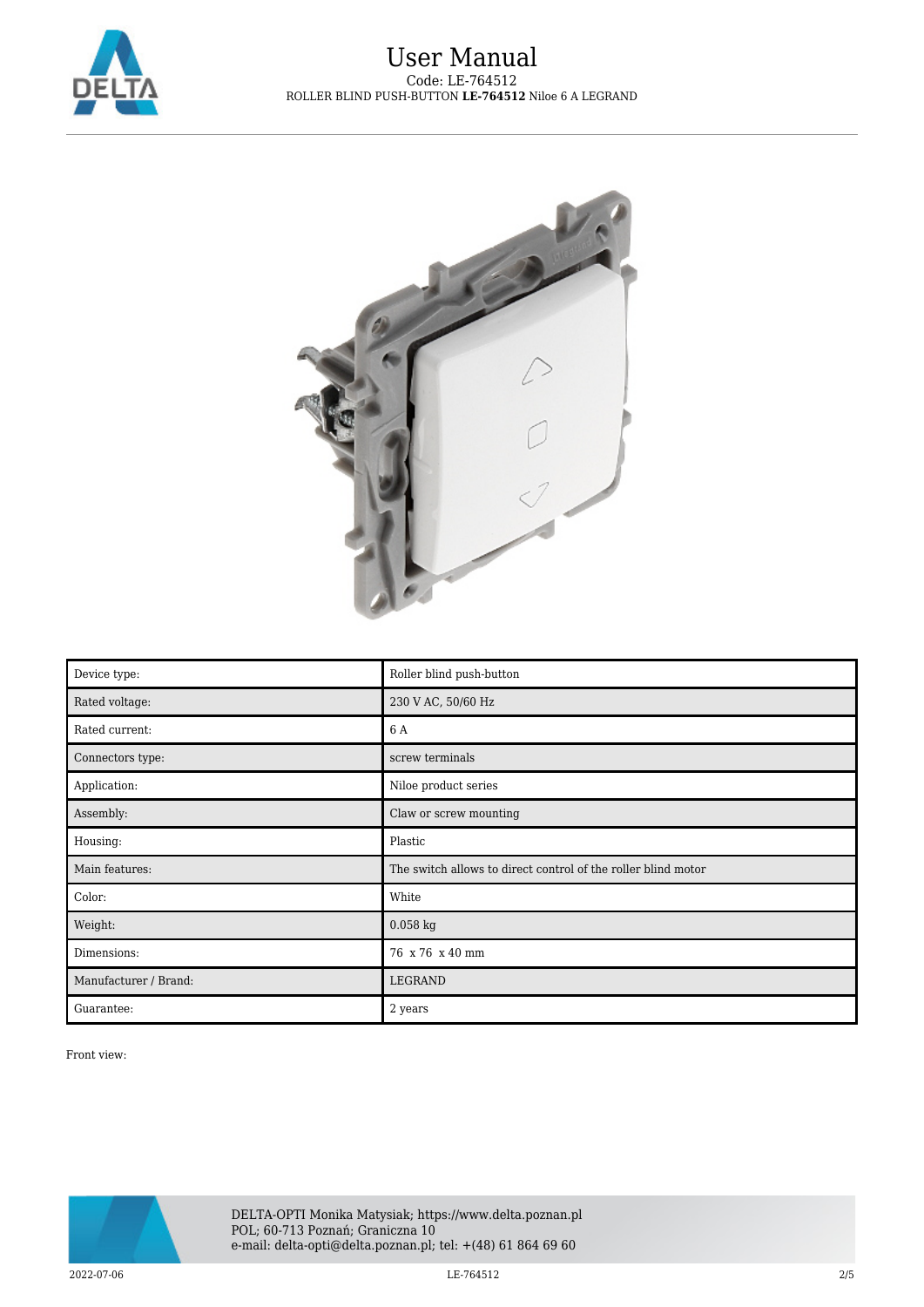



Rear view:



DELTA-OPTI Monika Matysiak; https://www.delta.poznan.pl POL; 60-713 Poznań; Graniczna 10 e-mail: delta-opti@delta.poznan.pl; tel: +(48) 61 864 69 60

 $\rm LE\text{-}764512$   $\rm LE\text{-}764512$   $\rm3/5$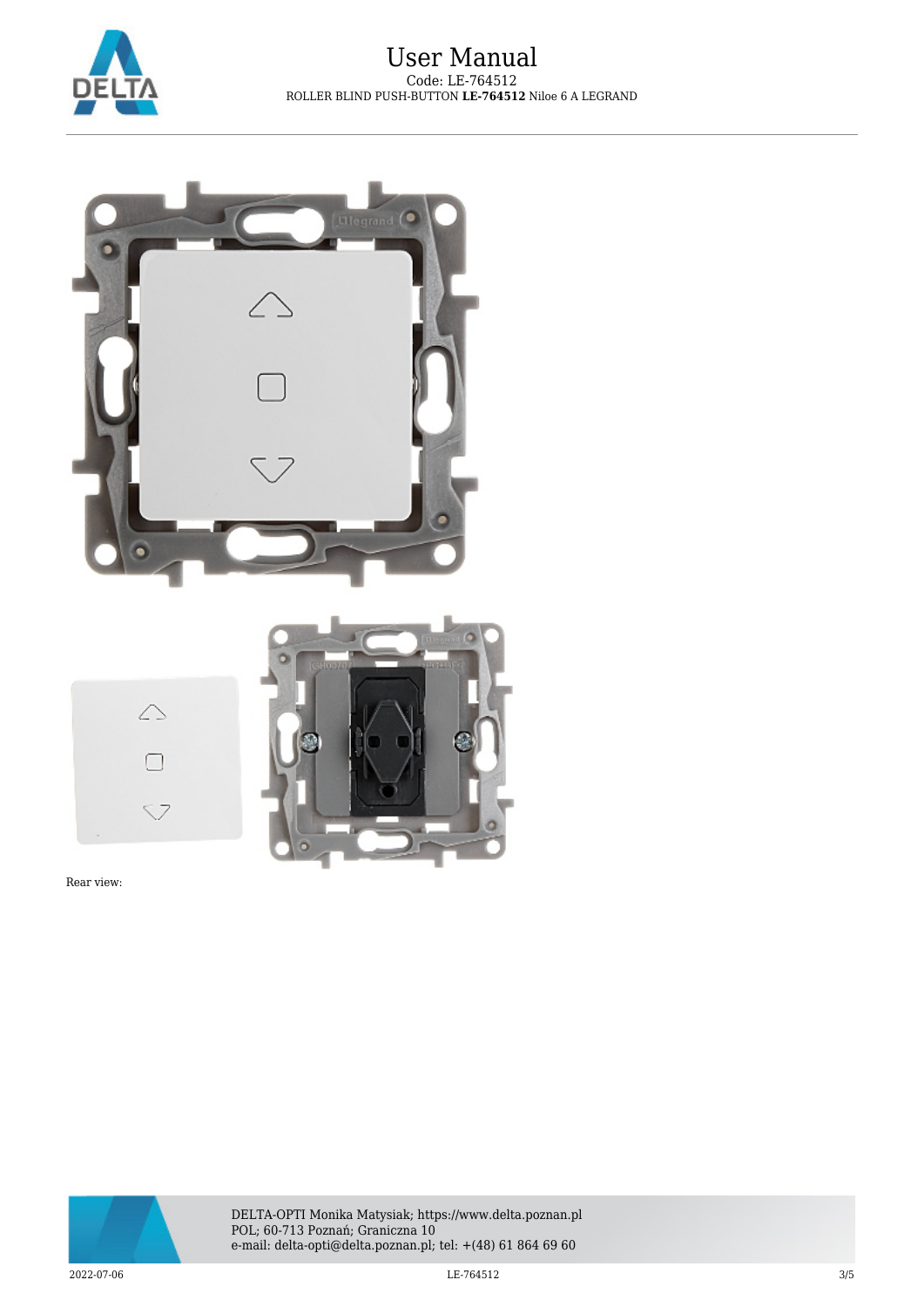





DELTA-OPTI Monika Matysiak; https://www.delta.poznan.pl POL; 60-713 Poznań; Graniczna 10 e-mail: delta-opti@delta.poznan.pl; tel: +(48) 61 864 69 60

 $2022$ -07-06  $10\frac{1}{2}$  and  $4/5$